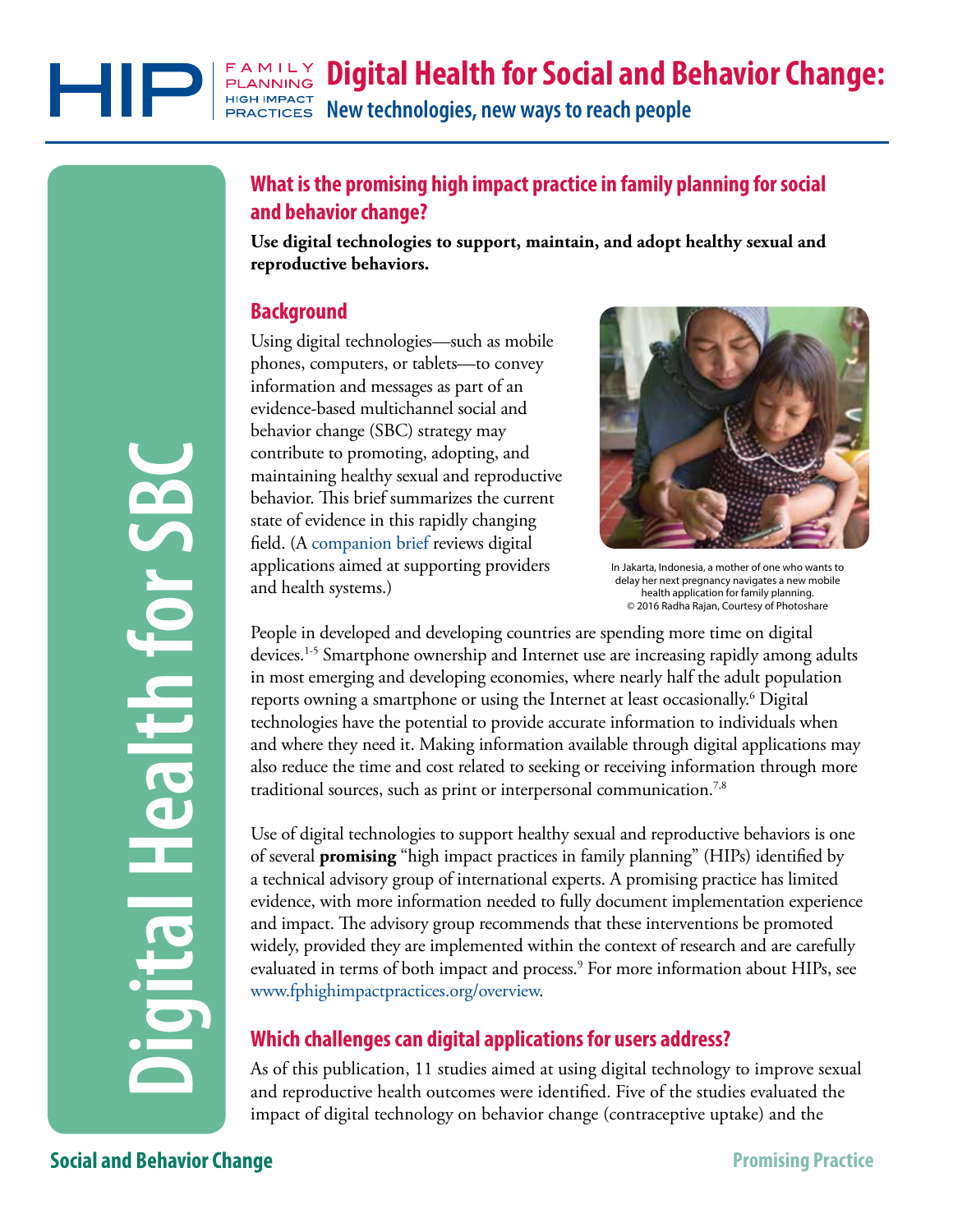#### **Figure 1. Theory of Change**



other six focused on intermediate outcomes, such as knowledge and self-efficacy (see Figure 1). It should be noted that the evidence varied in both study and intervention design. The studies also varied in size, target population, population reached, and objectives.

**Digital technologies for clients contribute to improving sexual and reproductive health knowledge; influencing attitudes, beliefs, and expectations; and increasing self-efficacy in support of healthy reproductive behaviors.** In many settings, individuals lack a basic understanding about sex, reproduction, and their risk for unwanted pregnancy as well as information about contraceptive methods, all of which are important for perceiving a need for, and using, contraception.<sup>10,11</sup> Five out of the six studies that examined changes in sexual and reproductive health knowledge after exposure to digital health applications found a positive effect, including improved knowledge of contraceptive options; fertility awareness; and knowledge of the menstrual cycle, side effects of contraception, and locations of health facilities or where to get condoms.<sup>12-17</sup> Five studies demonstrated a positive impact on attitudes and beliefs around contraception including dispelling myths and misconceptions about methods and use, easing concerns about the safety and risks of contraceptive methods, increasing perceptions around ease of use, and increasing positive attitudes around condom use.12,13,18-20 Four out of the six studies that assessed self-efficacy—including on clients' ability to discuss family planning with their partner or health care provider and their perceived ability to effectively use condoms and other contraceptive methods—showed positive outcomes associated with the intervention.<sup>13,14,16,18-20</sup>

**Digital technologies for clients may contribute to shifting norms and increasing social support for healthy reproductive behaviors.** Though not a direct aim of the study, the SMS-based intervention implemented in Mozambique showed impact on perceived social norms.13 After participating in the intervention, male and female youth said they viewed contraceptive use as a way to increase educational opportunities and expressed increased acceptability for a woman to use a contraceptive method other than condoms, suggesting a possible impact on social gender norms among participants.13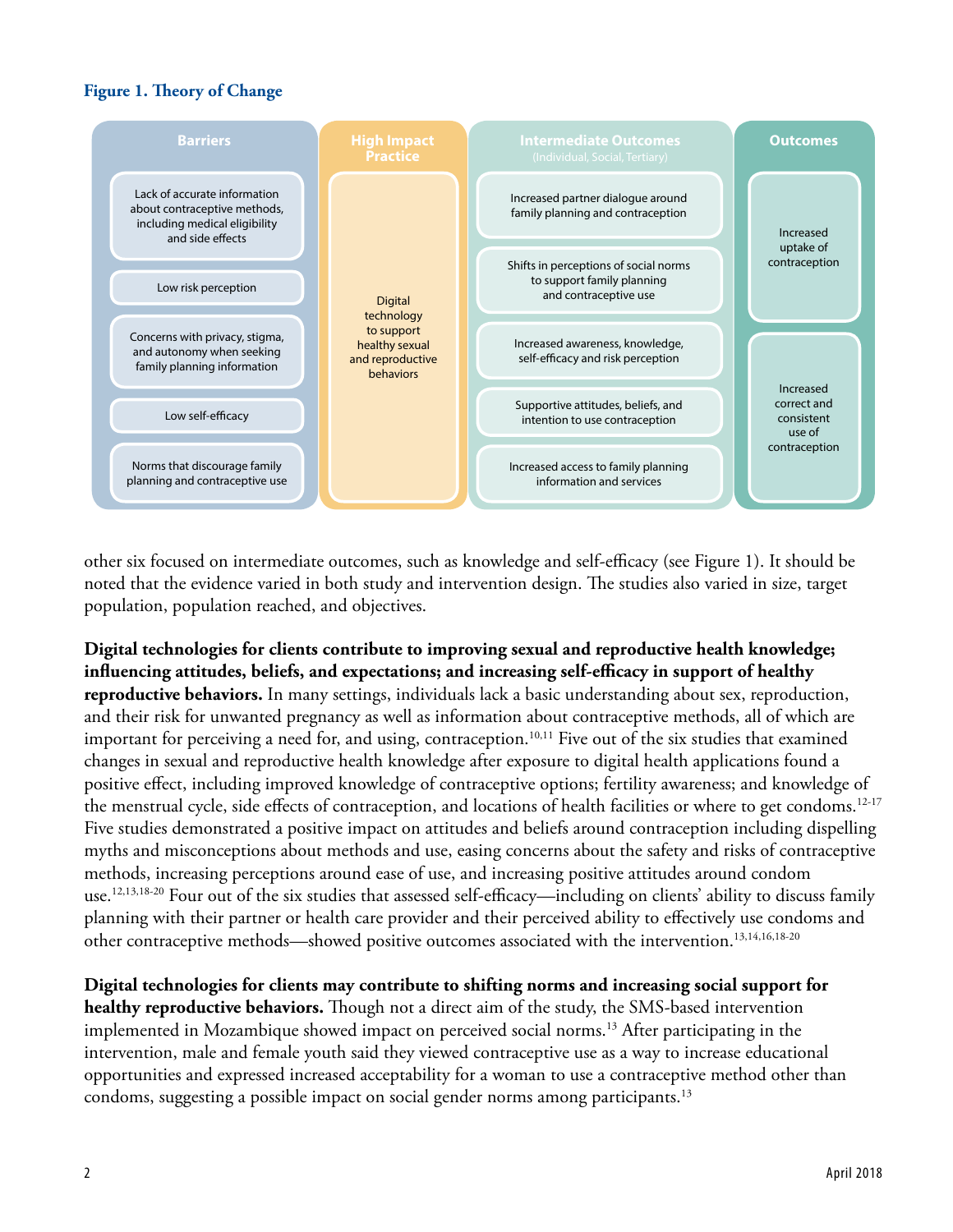**Digital technologies may offer more options to reach young people.** Young people especially are using digital technologies at rapidly increasing rates.<sup>6,7,10</sup> Digital technology has the potential to provide accurate information to individuals when and where they want it and, with careful attention paid to design, may offer the added benefit of confidentiality, privacy, and anonymity—issues that are critically important to young people.<sup>7,21,22</sup>

## **What is the evidence that digital technologies are high impact?**

### **Men and women with sufficient exposure to digital health programming may be more likely to use modern contraceptives than those unexposed.**

Table 1 on page 4 summarizes studies that examined the effects of digital health programming on modern contraceptive use. Three of the five studies that tracked changes in contraceptive behavior documented significant increases in modern contraceptive use, at least in the short term.<sup>12,13,18,19,23</sup> A fourth study in Mozambique also found increase in use of particular methods, but these trends were not aggregated for all modern method use.<sup>13</sup> As a result, the effect of digital health interventions on overall contraceptive use is unclear. Of the five studies, only the program in India found no significant change in contraceptive use among participants interviewed at follow-up.12



A newlywed college student in Jakarta, Indonesia, uses a mobile app for family planning to learn about contraceptive methods that may help delay her first pregnancy until she finishes her degree and secures employment. 2016 Radha Rajan, Courtesy of Photoshare.

From the three studies with positive results, the intervention in Cambodia was implemented as an added component to clinic-based services for women seeking post-abortion care, while the other two studies implemented in Nigeria—were not connected to another health intervention.<sup>18,19,23</sup> All three studies used a combination of interactive voice response (IVR) and short message service (SMS), although the intervention in Cambodia used SMS only as an opt-in reminder service.<sup>18,19,23</sup> To reach participants with sexual and reproductive health information, two of the studies used a "push" system (where clients are given the opportunity to opt-in or sign up for the service with no further interactivity between the user and the service) and one used a combination "push" and "pull" system (where users have autonomy over seeking out additional information).<sup>18,19,23</sup> The study in India that did not show statistically significant positive impact on modern contraceptive uptake was a standalone, SMS-based "push" intervention.12 The study in Mozambique with mixed results related to contraceptive uptake was an embedded, SMS-based combination "push" and "pull" intervention, and the only study to specifically target youth and young people.<sup>13</sup>

Challenges reported from studies with statistically insignificant findings included problems with the technology itself—network failure, platform adaptability, or extended periods of short-code failure which were likely barriers to achieving optimal impact.<sup>12,18</sup> It should also be noted that findings from three qualitative studies suggested positive effects on contraceptive use, uptake, and continuation associated with the intervention.<sup>14,17,22</sup> For example, qualitative findings from an assessment of an SMS-based intervention in Kenya showed nearly two-thirds of clients ( $n=67$ ) aged 19 years or younger ( $n=103$ ) reported positive changes in family planning use when asked about how the intervention affected their use of family planning, including using dual protection and uptake of modern methods such as intrauterine devices and contraceptive pills.<sup>17</sup>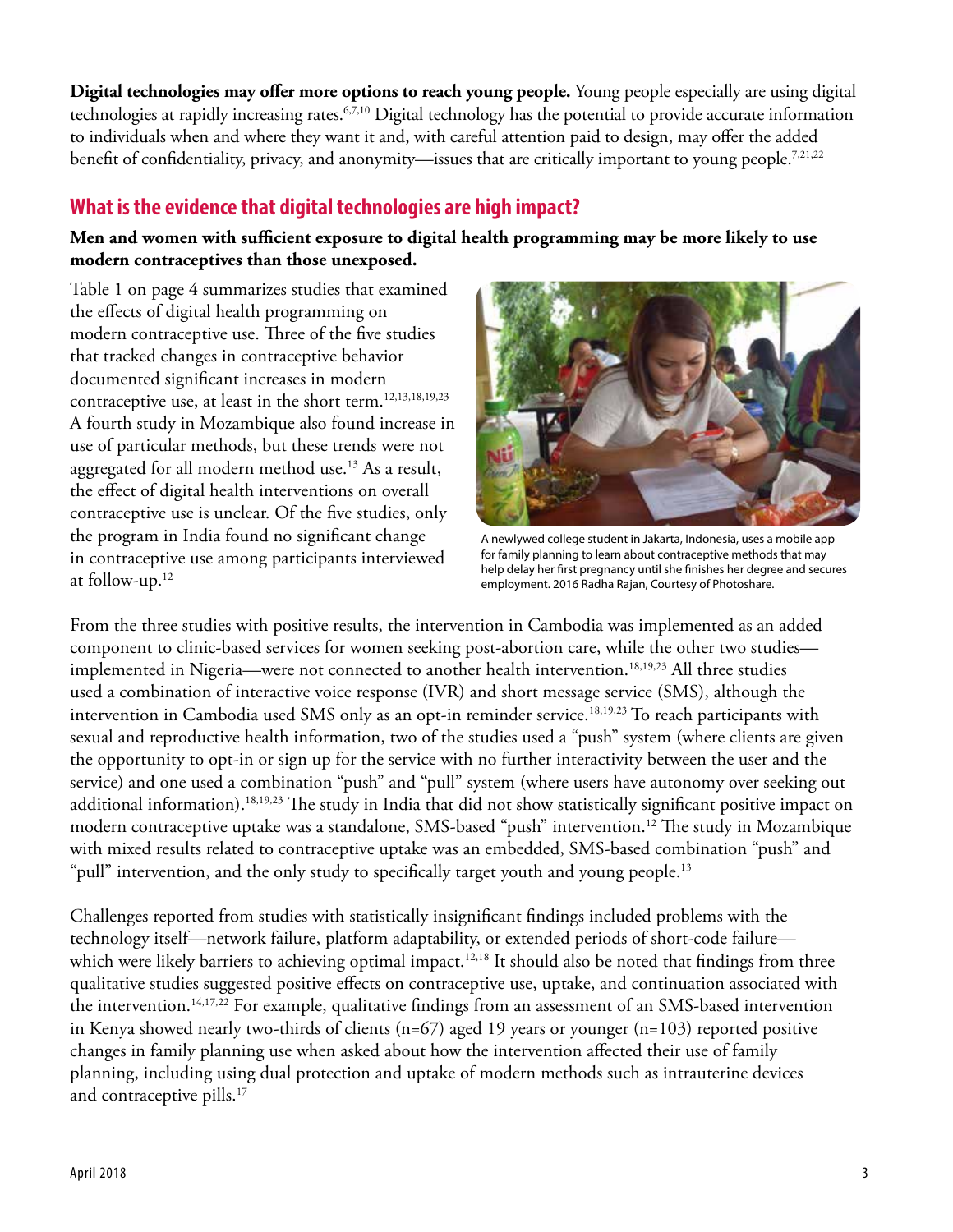| <b>Country</b>           | <b>Participant Description</b>                                                                                                                                                                                                                                                                                                                                                      | <b>Intervention</b>                                                                                                                                                                                                                                                                                                                                                                                                                                                                                                                     | <b>Summary Result</b>                                                                                                                                                                                                                                                                                                                                                                                                               |
|--------------------------|-------------------------------------------------------------------------------------------------------------------------------------------------------------------------------------------------------------------------------------------------------------------------------------------------------------------------------------------------------------------------------------|-----------------------------------------------------------------------------------------------------------------------------------------------------------------------------------------------------------------------------------------------------------------------------------------------------------------------------------------------------------------------------------------------------------------------------------------------------------------------------------------------------------------------------------------|-------------------------------------------------------------------------------------------------------------------------------------------------------------------------------------------------------------------------------------------------------------------------------------------------------------------------------------------------------------------------------------------------------------------------------------|
| Cambodia <sup>23</sup>   | Women (n=249<br>intervention, n=251<br>control) receiving<br>postabortion services;<br>the majority were aged<br>25 years or older and<br>married.<br>Interviews at 4 and<br>12 months.                                                                                                                                                                                             | In addition to standard of care,<br>intervention participants received<br>six automated IVR messages every<br>2 weeks for the first three months<br>following abortion with a basic<br>reminder about contraceptive use<br>and the option to receive phone<br>support from a counselor to discuss<br>their chosen contraceptive method.<br>Participants in the intervention group<br>who chose oral contraceptives or<br>injectables could also opt to receive<br>reminder messages (e.g., when to<br>receive a new injection) via SMS. | Women in the<br>intervention group were<br>more likely than those<br>in the control group to<br>report contraceptive<br>use at 4 months (64%<br>versus 46%, respectively;<br>relative risk: 1.39). At 12<br>months, differences in<br>contraceptive use were<br>no longer statistically<br>significant. There was<br>no significant difference<br>between the groups in<br>repeat pregnancies or<br>abortions at 4 or<br>12 months. |
| India $12$               | Men and women ages<br>19 to 86 who used the<br>Life Tools SMS platform<br>$(n=305$ baseline, $n=117$<br>endline); 72% of<br>participants were men<br>and the majority were<br>married.<br>Endline interviews were<br>conducted two weeks<br>after service completion.                                                                                                               | Participants were sent a series<br>of 65 SMS messages covering a<br>range of topics around sexual<br>and reproductive health (e.g., the<br>menstrual cycle, family planning<br>options) over a 16-week period.                                                                                                                                                                                                                                                                                                                          | No significant change<br>in contraceptive use<br>among participants<br>interviewed at follow-up<br>was observed.                                                                                                                                                                                                                                                                                                                    |
| Mozambique <sup>13</sup> | Men and women ages 18<br>to 24 in the Matola and<br>Inhambane City districts<br>$(n=895$ baseline, $n=504$<br>endline).<br>At endline, the majority<br>of participants were ages<br>20-24, about half were<br>women, and over 70% of<br>all participants had never<br>been married.<br>Endline interviews were<br>conducted after three<br>months of receiving the<br>SMS messages. | SMS-based story messages (fictional<br>narratives, based on behavior change<br>theory, following a young person's<br>decision to use family planning) were<br>sent three times a week for eight<br>weeks followed by information on<br>contraception three times a week<br>for four weeks. Participants also had<br>access to a menu of frequently<br>asked sexual and reproductive<br>health questions.                                                                                                                                | Contraceptive use data<br>were not aggregated.<br>However, the study<br>reported increases in<br>particular methods<br>within certain<br>populations. For<br>example, there were<br>significant increases in<br>current use of combined<br>oral pills for female youth<br>without children and<br>the partners of male<br>youth with and without<br>children.                                                                       |

# **Table 1. Studies Examining the Effect of Digital Technologies on Contraceptive Use**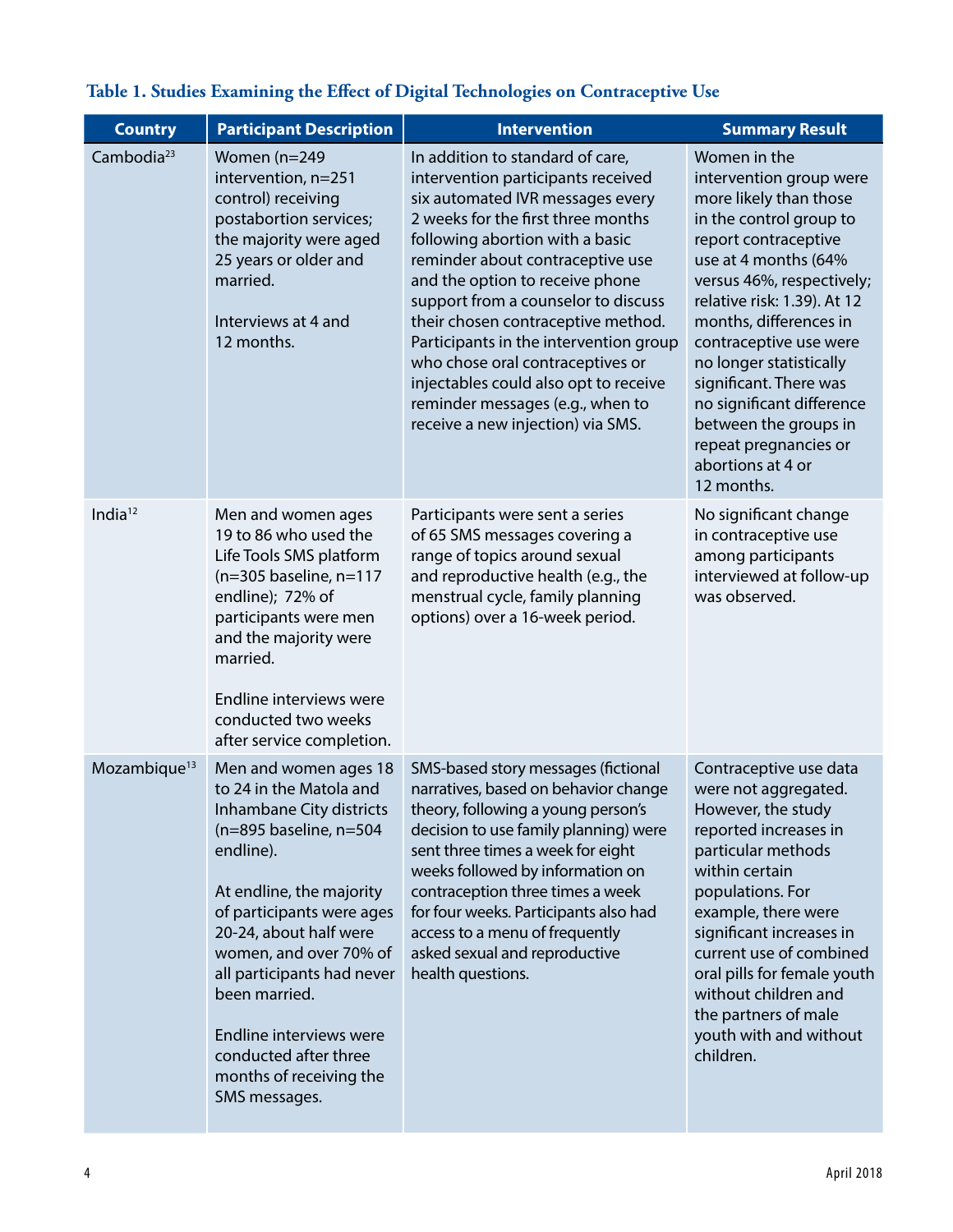| <b>Country</b>        | <b>Participant Description</b>                                                                                                                                                                                                                                                                       | <b>Intervention</b>                                                                                                                                                                                                                                                                                                                                                                                                                                                                                                                                                           | <b>Summary Result</b>                                                                                                                                                                                                                                                                                                 |
|-----------------------|------------------------------------------------------------------------------------------------------------------------------------------------------------------------------------------------------------------------------------------------------------------------------------------------------|-------------------------------------------------------------------------------------------------------------------------------------------------------------------------------------------------------------------------------------------------------------------------------------------------------------------------------------------------------------------------------------------------------------------------------------------------------------------------------------------------------------------------------------------------------------------------------|-----------------------------------------------------------------------------------------------------------------------------------------------------------------------------------------------------------------------------------------------------------------------------------------------------------------------|
| Nigeria <sup>18</sup> | Women ages 18 to 35<br>in Kaduna city (n=221<br>intervention, n=344<br>control).<br>Study participants<br>were an average age<br>of 27 years, and 58% of<br>study participants were<br>married.<br>Post-study surveys were<br>conducted at an average<br>of six weeks after the<br>pre-study survey. | Participants opted to receive a series<br>of 17 prerecorded IVR calls daily<br>or twice a week, which included a<br>drama segment (fictional stories<br>related to using family planning<br>methods) followed by an interactive<br>component where participants<br>could choose to listen to additional<br>information and answer call-related<br>quizzes. After each "regular" call,<br>participants received SMS-based<br>reminder messages about the key<br>message from the previous call.                                                                                | Modern contraceptive<br>use among the<br>intervention group<br>increased significantly<br>(from 23% to 37%) while<br>contraceptive use in the<br>control group remained<br>nearly the same (at<br>about 21%).                                                                                                         |
| Nigeria <sup>19</sup> | Men (n=652) and women<br>(n=670) in Kaduna city.<br>The average age was<br>33 years for men and<br>29 years for women; 99%<br>of men and women in<br>the study were married.<br>Post-study surveys<br>were conducted after<br>participants completed<br>all 17 IVR calls.                            | A series of 17 prerecorded IVR calls<br>were sent every 2 days and included<br>a drama segment (following a<br>fictional couple making choices<br>about family planning) followed by<br>an interactive component where<br>participants could choose to listen<br>to additional information and<br>answer call-related quizzes. Three<br>"quiz calls" were also sent during<br>the intervention. One day after each<br>"regular" call, an SMS "challenge" text<br>was sent with a discussion prompt for<br>the participants to practice new skills<br>with his or her partner. | Modern method use<br>increased significantly<br>from 36% to 50% among<br>women and from 35%<br>to 41% among men.<br>Women with high<br>exposure* were twice as<br>likely to use a modern<br>method as women with<br>low exposure. For men,<br>high exposure increased<br>the odds of using a<br>modern method by 36%. |

\* Level of exposure was determined using a combined index score (for men, 0–49 with a mean of 14.1; for women, 0–48 with a mean of 15.2) based on length of exposure to each component of the digital health tool (drama series, personal story, sample dialogue, and SMS challenge).

### **How to do it: Tips from implementation experience**

SBC-focused digital health applications should be linked with other SBC approaches (e.g., interpersonal communication, community group engagement, mass media) and/or investments in service delivery improvement for greater impact. As with other SBC interventions, the target audience should be deeply engaged in the development of digital health applications—first, to determine that a digital health application is an appropriate solution to actual and perceived needs and second, to inform the content and the delivery mechanism (examples can be found in th[e mHealth Planning Guide f](https://www.k4health.org/toolkits/mhealth-planning-guide)rom K4Health). Programs can and should collect data prior to designing the intervention—through existing literature and research and through primary data collection with intended users (referred to here as "end-users" of the digital health technology)—and should continue to engage end-users throughout the design process to incorporate their feedback.

**Engage with end-users early in the design process to decide on the most appropriate type of technology to use and how best to use it.** For example, if the target audience predominantly owns basic-feature phones,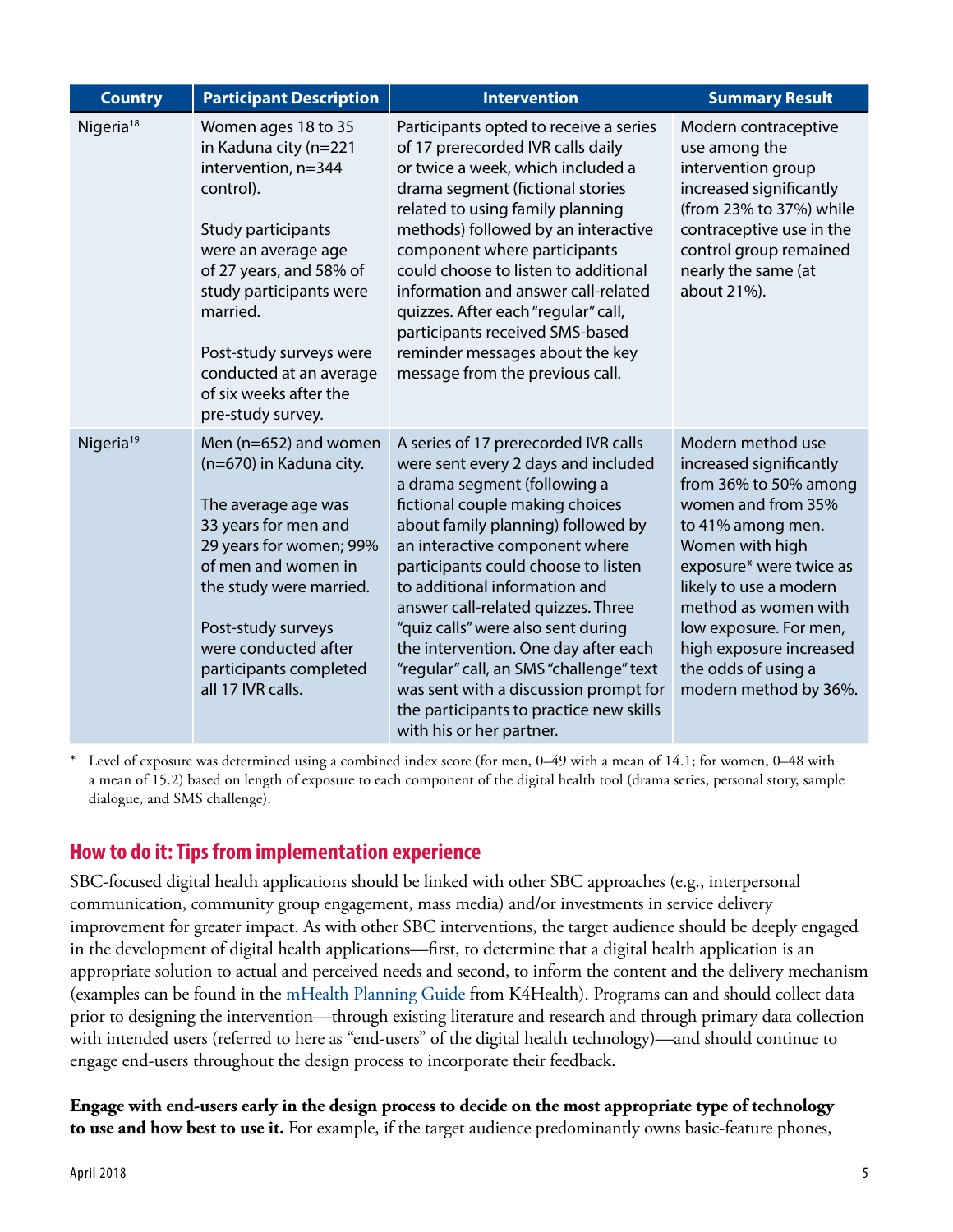then the intervention may focus on using SMS or IVR to either "push" content (e.g., a service where you sign up to receive prerecorded voice messages once a week), allow end-users to "pull" content (e.g., a service where you send a message to a short code to request information about a specific topic), or some combination. If the target audience owns smartphones, tablets, or computers, then the intervention may focus on building a website or using social media sites like Facebook or Twitter. It is generally recommended to use technologies with which end-users are already familiar, rather than introducing new types of technologies that require a significant learning curve. The target audience's preferences should also be considered during recruitment. For example, a smartphone application-based intervention recruited participants through both NGO outreach and through social media advertising (Facebook) to broadly reach women in Kenya who might have found the application useful.<sup>16</sup>

#### **Determine end-user preferences for format (e.g., text or audio), language, and frequency and dose of**

**messaging.** These preferences are likely to differ based on geographic location, age, and sex, and related design considerations can impact the success of an intervention. Different formats have different advantages and appeal to different target audiences. Interventions using SMS, IVR, hotlines, and online repositories of frequently asked questions are often appreciated for their anonymity and privacy, allowing participants to access the content they need, when they need it—attributes that are particularly attractive to young people. There are also growing experiences with using social media to engage end-users, particularly young people, to increase knowledge, challenge social norms, and foster positive reproductive behaviors. When "pushing" content directly to individuals, programs must ask potential end-users about the frequency and timing of messages. Formative research conducted for a digital health SBC intervention in Malawi identified different preferences among end-users, even within a similar geographic location; thus, programs may need to make decisions based on majority response or other contextual factors (such as available budget).<sup>24</sup> Alternatively, some programs, such as an IVR and SMS program in Nigeria, allowed end-users to select the frequency and timing of messages as part of registration.18

**Consider how best to protect individual privacy.** While mobile phones can increase an individual's sense of privacy—for example, offering access to contraceptive information without having to visit a clinic or provider they may also expose individuals to real or perceived risks that must be considered during the design of any digital health intervention. If individuals are sharing or borrowing phones, which may be more frequent among young people and women, then they should be asked about their comfort with receiving or accessing potentially sensitive information via different modalities. "Pulled" SMS or IVR content may pose little risk if the messages or call logs are deleted, but if "pushed," messages could risk arriving on the phone when in someone else's possession. Facebook or WhatsApp allow for some privacy, through "closed" or "secret" groups, while also offering more interactivity through live chat sessions, but could similarly be viewed on the phone's history and expose the individual to risk.

**Understand end-users' literacy levels and comfort with text-based content.** IVR, hotlines, or image-based content such as graphic stories may be more appropriate for low-literacy individuals than SMS or other text-based content. However, the sheer number of SMS interventions shown to be acceptable to a broad range of end-users, including women, young people, and those living in rural areas, implies that SMS can be appropriate for many audiences. Therefore, these preferences cannot be predicted and must be informed by research with the intended end-users.

**Test content with potential end-users for comprehension and appropriateness and test the platform for usability.** It is very important to ensure that end-users understand and interpret digital content in the intended ways. An SMS-based program in India originally piloted simple, fact-based messages but client feedback led the project to revise the content and include a narrative structure with engaging characters and more detailed content.<sup>12</sup> During usability testing of a menu-based SMS family planning intervention in Kenya and Tanzania, implementers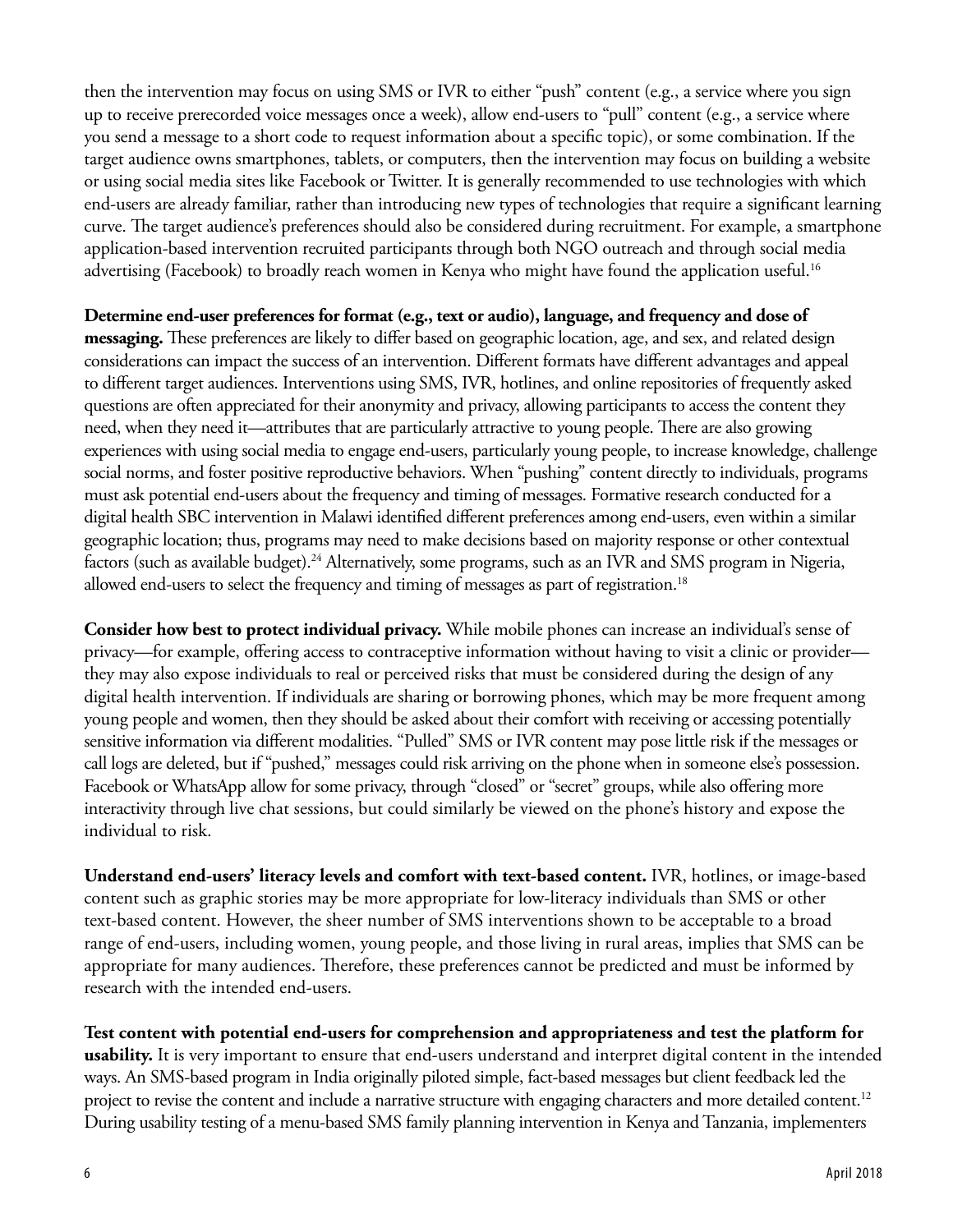determined that more than three or four SMS messages sent at once could arrive out of order and be confusing to some end-users.<sup>17,22</sup> Therefore, the program limited content to no more than four SMS per keyword selected.<sup>17,22</sup>

**Budget accurately, including initial and recurring costs, and project costs at scale.** Though actual costs vary substantially across countries and contexts, cost categories that must be budgeted can include: research, technology development (e.g., software, programming, server), hardware, data (SMS, airtime, data time), staff, and promotion. Different digital health applications can have different ratios of initial and recurring costs, which becomes important when projecting costs at scale. For example, costs for SMS-based programs that are free to the end-user can quickly become significant as the application scales (more users means more text messages, which must be paid for), while the price per user of an application decreases with scale (most costs are one-time development fees with low recurring costs).

**Weigh the desire to reach end-users, including those most economically marginalized, against budget requirements for implementing digital health applications over the long term.** Most SBC-focused digital health applications being implemented in low- and middle-income countries are offered free to the end-user and are funded by donors. While many program evaluations and research data demonstrate that these users highly appreciate receiving free health content, there may be opportunities to offset program costs by charging users to access digital health content. One program providing maternal, newborn, and child health information to pregnant and new mothers and gatekeepers in Bangladesh offered three tiers of pricing—free, reduced, or full price—but the mechanism for screening and categorizing users appears to have been cumbersome and algorithms were not consistently used, resulting in incorrect classification of clients.<sup>25</sup> Some programs have explored other models for financial sustainability, most notably by getting mobile network operators to offer SMS and/or airtime free of charge. One organization has had success in demonstrating the value of offering free SMS, airtime, and mobile data in terms of customer satisfaction and retention when the content is made available exclusively on one mobile network operator in a country.<sup>26</sup> While this has resulted in long-term support in Madagascar and more recent replications of this model in many more countries in sub-Saharan Africa, some governments and stakeholders are not comfortable with content being free to only certain subscribers.<sup>26</sup> For programs focused on reaching the most vulnerable populations, it is likely that content will need to remain free or heavily subsidized for the user, and thus other innovative financial models must continue to be explored.

**Use digital health applications' built-in feature to support robust monitoring and evaluation.** Like all health interventions, monitoring and evaluation should be planned for from the start as part of program design and should be linked to the program's logic model. What is unique to digital health technologies is the ability to rapidly collect monitoring and evaluation data through various techniques, including through routine system data as well as through other quantitative and qualitative approaches such as surveys deployed via the digital platform. The ability to garner near real-time process monitoring information enables rapid design and implementation improvements. In addition, if designed well, evaluations of digital health interventions can determine their effectiveness, including value for money, as well as impact, though these evaluations may or may not be conducted using only digital data collection methodologies. Implementers may find the World Health Organization's guide, *[Monitoring and Evaluating Digital Health Interventions: A Practical](http://www.who.int/reproductivehealth/publications/mhealth/digital-health-interventions/en/)  [Guide to Conducting Research and Assessment](http://www.who.int/reproductivehealth/publications/mhealth/digital-health-interventions/en/)*, to be a useful resource.

### **Priority Research Questions**

- Does the use of digital applications (e.g., SMS, IVR, social media) positively impact contraceptive behavior change and social norms? Which platforms (e.g., SMS, IVR, social media) are most effective?
- What is the cost, reach, and potential for sustainability of using digital health applications in different contexts?